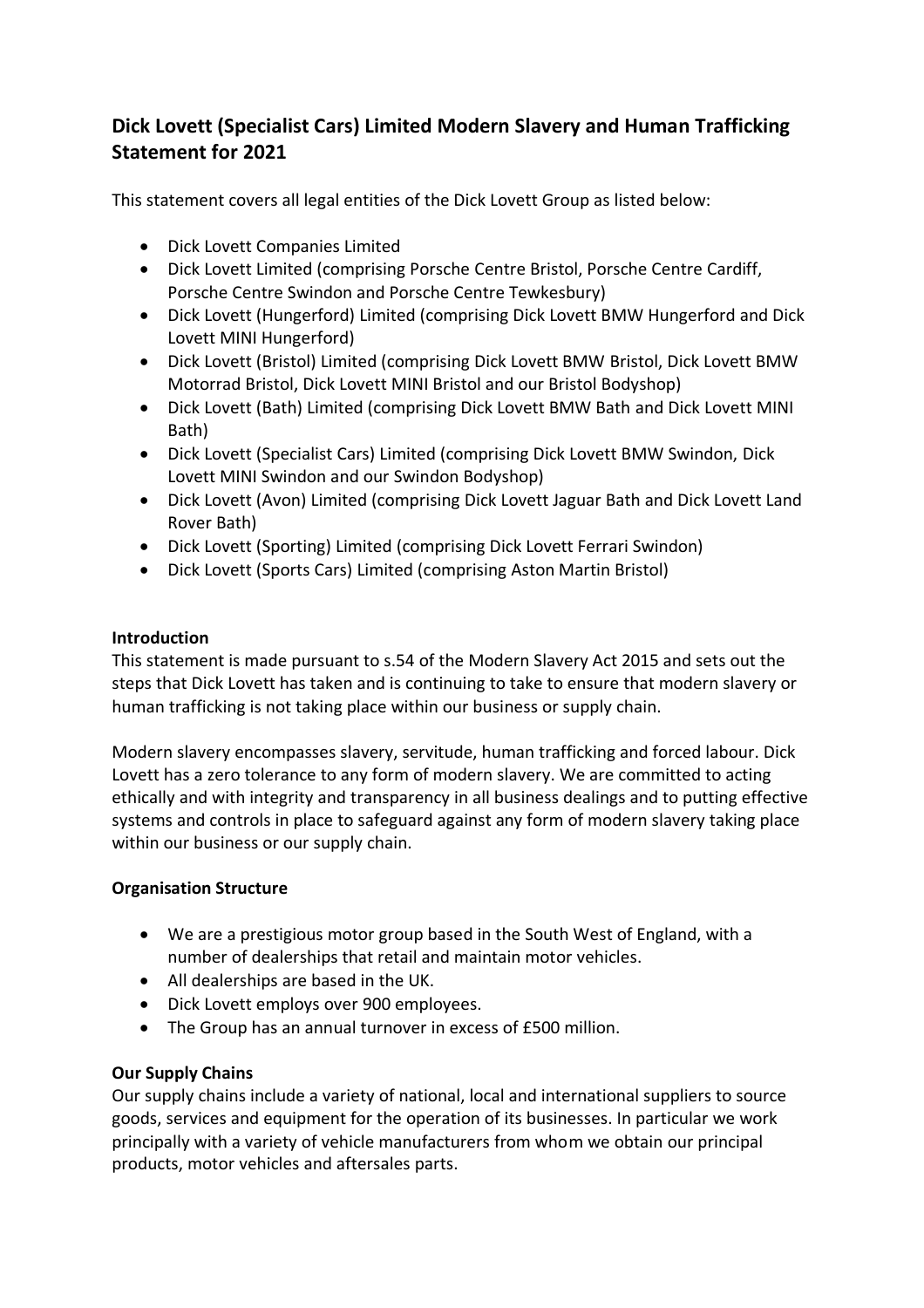# **Our policies on slavery and human trafficking**

We are committed to ensuring that there is no modern slavery or human trafficking in our supply chains or in any part of the business. Our anti-slavery policy reflects our commitment to acting ethically and with integrity in all our business relationships and to implementing and enforcing effective systems and controls to ensure slavery and human trafficking is not taking place anywhere in our supply chains.

We have in place a number of Group policies to ensure that we are conducting business in an ethical manner:

- Anti-slavery policy
- Recruitment policy
- Whistleblowing policy
- Code of business conduct

# **Social Responsibility**

The following principles are of particular importance:

- Preservation of human dignity and human rights, ban on child and forced labour
- Implementation of equal opportunities and family-friendly policies
- No discrimination on the basis of religion, origin, nationality, age, handicap, marital status, sexual orientation, political affiliation, membership of a trade union or the like, gender and veteran status
- Maintenance of adequate social working conditions
- Provision of conditions that enable employees to enjoy a reasonable standard of living
- Positive and negative freedom of association
- Maintenance of employability by basic and advanced training
- Provision of information to personnel on the objectives, economic situation and current topics that affect the company and the personnel
- Compliance with health and safety standards, particularly, highest priority shall be given to establishing health and safety measures for staff (to reduce workplace safety incidents and thereby reduce sickness rate).

# **Supplier Adherence to our Values**

We have zero tolerance to slavery and human trafficking. We expect all those in our supply chain and contractors to comply with our values.

#### **Training**

To ensure a high level of understanding of the risk of modern slavery and human trafficking in our supply chain and our business, we provide training to relevant members of staff. All Directors have been briefed on the subject.